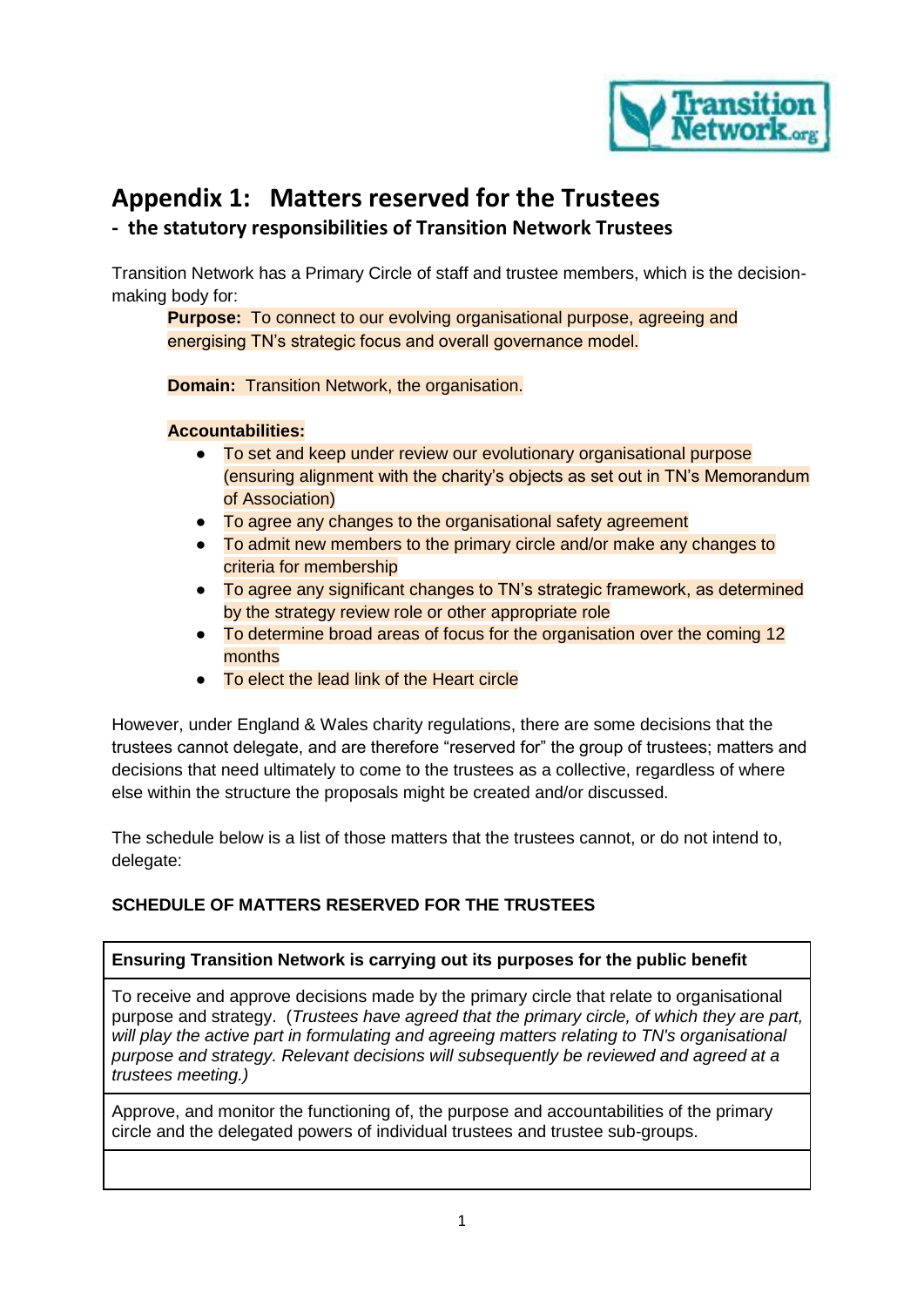## **Complying with TN's governing document and the law**

To register the charity and provide further information, as requested, to the Charity Commission and Companies House where appropriate, or to advise if the charity ceases to exist.

To approve the charity's annual Trustees Report and Financial Statements.

To satisfy themselves that the governance arrangements are working effectively, continue to be appropriate to the needs, responsibilities and charitable purpose of the organisation and do not expose the organisation or individual trustees to unacceptable levels of risk.

To approve changes or amendments to the charity's governance model, and/or its governing document and/or the charity's objects.

To approve a schedule of matters reserved for the trustees.

To approve and monitor a scheme of delegation recording the roles, powers and responsibilities that individual trustees hold in Transition Network, in particular in relation to areas where trustees have duties, for example, HR, finance and legal.

To monitor an Annual Check list of policies and actions that underpin financial and legal compliance.

To ensure Transition Network complies with relevant law including employment, pension, equality and health and safety law.

Establish/review/amend/approve key organisational policies including:

- trustee code of conduct
- trustee engagement/agreement to serve letter
- employment policy
- health and safety policy
- environmental policy
- communications policy
- complaints policy
- treasury and investments policy
- reserves policy
- whistleblowing policy
- risk management policy
- corporate social responsibility
- conflicts of interest policy

To make decisions relating to court proceedings against or on behalf of the charity.

## **Act in TN's best interests**

To require and receive the declaration of trustees interests that may conflict with those of the charity, and to determine the manner in which such conflicts will be managed.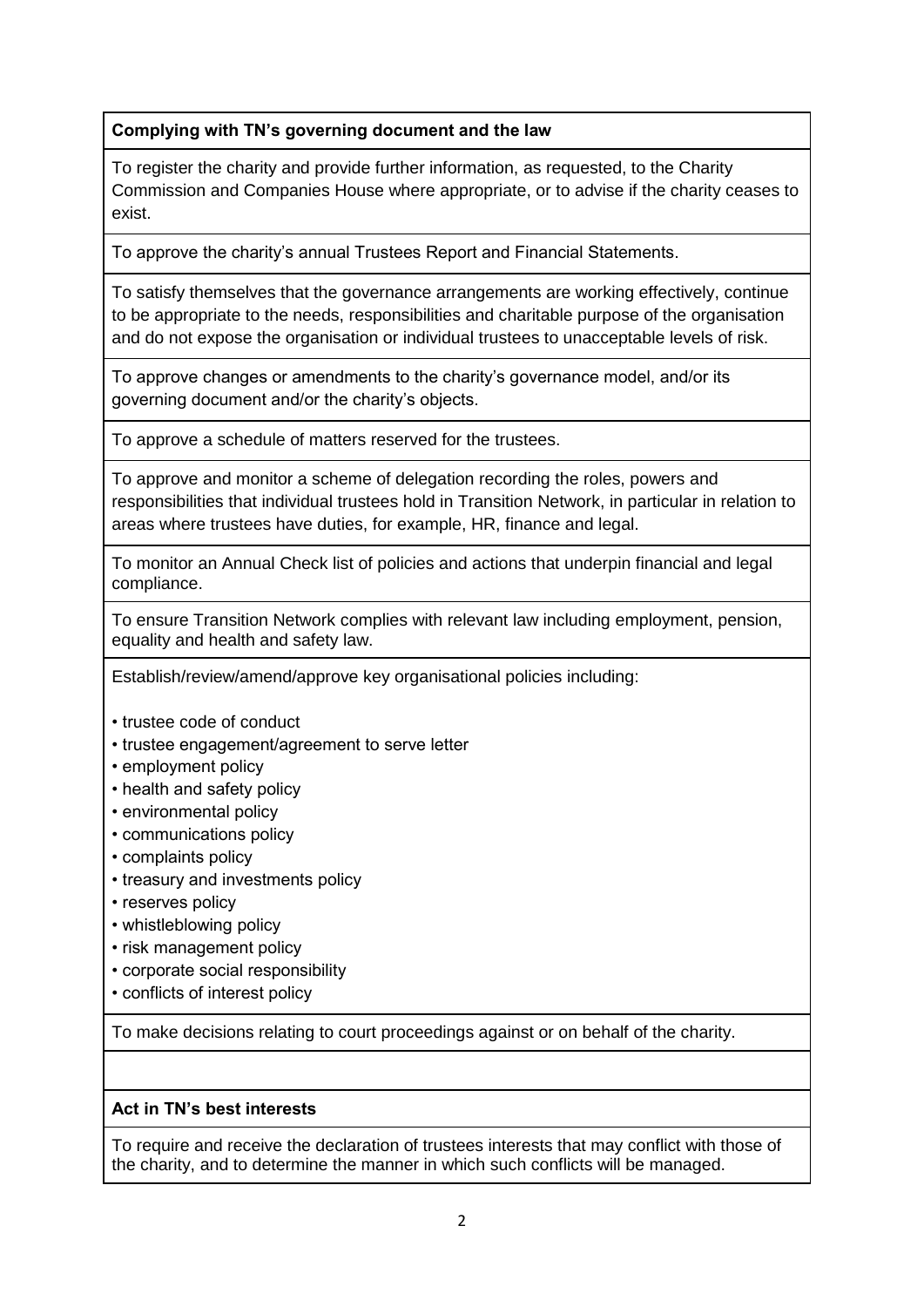## **Manage TN's resources responsibly**

Establish, maintain and retain appropriate financial reporting arrangements, records and controls, and approve any significant changes in accounting policies or practices.

To receive and approve reports from the Finance group and others, on the financial performance of the charity against agreed budgets and strategy, and to agree action where appropriate to ensure Transition Network is financially responsible.

To decide on the number, purpose and mandates of bank accounts and other deposit media.

To review, amend and approve Transition Network's reserves policy.

To consider, approve or reject proposals from the HR Decision-Making Group regarding salary reviews.

To approve any move to a different pension scheme than the NEST workplace pension scheme.

To approve and amend Transition Network's policies and procedures for the management of risk and protection of the charity's property.

To regularly review, assess and manage risks to Transition Network and avoid exposing Transition Network to undue risk.

Approve/reject proposals for the acquisition/ disposal of land/buildings, or change in its use, following the receipt and consideration of professional guidance.

To agree and review strategies for investment.

To approve the transfer for charity property to another charity with substantially similar objects.

## **Act with reasonable care and skill**

To nominate and elect trustees to serve in the positions of co-chair and treasurer as appropriate.

To put in place effective procedures for the succession planning of trustees.

To consider and decide on any proposal to remunerate a trustee or former trustee, subject to the restrictions of the charity's governing document and the requirements of the Charities Acts.

## **Ensure TN is accountable**

Responsible for the overall management of the charity, ensuring compliance with the charity's objects and relevant legislation.

To agree procedures for the effective evaluation of the trustees as a group and as